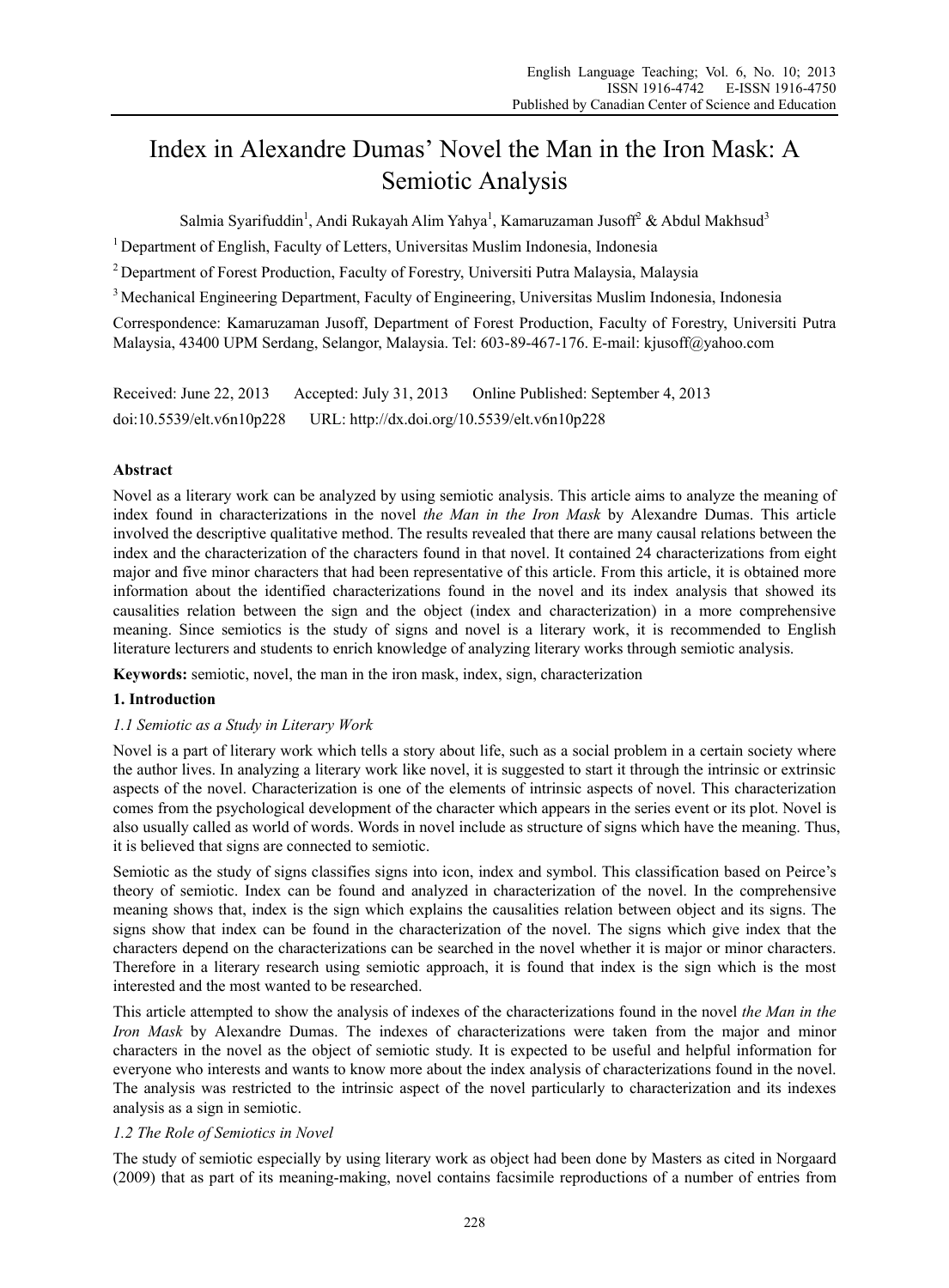Stuart's private diary in the novel *Stuart. A Life Backwards.* This is a fairly simple example of indexical meaning where the look of the writing invokes the material origin of its own coming into being.

Novel as a literary work had been explained by experts of literature. The word novel was befallen from Roman or Latin *Novellus* which came from the word *novies* that meant "*new"*. It was new because if it was compared with another literary works such as drama and poetry, novel appeared in coming days. Liddel as cited in Tarigan (1984), the first born England's novel was Pamela in 1740. There are two kinds of characters in intrinsic aspects of literary work particularly to novel; the first is major character who always appears in the novel until the novel comes to its resolution. While another one is minor character that means who seldom appears in the novel. Character is the person in the novel who reflects social life and true picture of life. Then in the real life, there is a mutual assistance between people, and they influence one another for better or worse. Each of character has its own characterization. The character may have more than one of characterizations in accordance with the possibility of characterization which exists in human being, such as cruel, patient, coward, good, honest, and etc. The changing of the characters, whether in positive or negative are called character development. The most important is the suitability between the characters and its development where the development here means characterization with purpose or mission needed to achieve.

In the plot, characterization would appear when character showed the social role. Therefore, this characterization is the psychological side of the character appears when the character comes to its development through the plot in the novel (Ratna, 2004). The pattern of the character's action was influenced by temperament. Characterization is character's temperament which appeared in the story (Atmazaki, 1990). This temperament can change and may be constant depend much on the form of the character's struggle. May be in the first of his struggle he was wise, but when he had faced a challenge, he would change more seriously. The impression he floated, the exchange of his attitude and temperament is called characterization.

There are two kinds of characterizations. The first one is flat character that means the character of the person who has one or few dominant traits. Flat characters are two-dimensional "types" outlined without detail. A single idea or quality dominates them, so that they can be expressed in one sentence or two. It is usually a minor character in a novel. Another one is round character which is complex character in temperament and motivation and represents his environment. It is a greater achievement than a flat character. Round character must be himself, an individual, can be changed the protagonist manner in each chapter, he becomes wiser and more tolerant.

The characterizations as the source of indexes were found in the novel *the Man in the Iron Mask* written by Alexandre Dumas. The story inside *the Man in the Iron Mask* is a sub-plot and third part of the longer Dumas novel the Vicomte de Bragelonne, third in the D'artagnan romances (the three musketeers, twenty years after). It follows a conspiracy to depose Louis XIV, King of France, with his imprisoned twin brother, Philippe, the mysterious "Man in the Iron Mask" (http://www.barnesandnoble.com/w/the-man-in-the-iron-mask-by-alexandre-dumas-alexandre-dumas/110913662 3#). This novel was not the first fictional work based on the Iron Mask legend, but Dumas' *the Man in the Iron Mask* became the best-known version of the old tale. His most successful novels were not deep, but contained marvelous adventures and actions.

Semiotic as the study of signs that analyzed in this article is actually found in our daily life. Human life is filled by signs. Every day in our life we consume signs. Even crying, speaking, laughing, it is all indicating as signs. Wannisinghe also stated that semiotics involves not only what we refer to as signs in everyday speech, but anything which stands for something else (Wannisinghe, 2011). Thus, we can communicate each other with signs' intercession and the life process will be more efficient. According to Charles Sanders Peirce (Sobur, 2004), semiotic is "a relationship among a sign, an object, and a meaning."

A sign may be simple or complex. Unlike Saussure, Peirce does not define the sign as the smallest unit of signification. Anything or phenomenon, no matter how complex, may be considered as a sign from the moment it enters into a process of semiosis (Desmedt, 2011). Thus, it is clear that sign is a concept or idea that appears in commentator's mind refers to the pointed object. In his book Cours de Linguistique Generale, published in1916 (Cobley, 1997) Saussure mentioned that sign has two sides; signifier is a material aspect from sign, such as a cat or handwriting while signified is a concept of mentality. When we mention the word 'cat' from signifier  $\left(\frac{\lambda}{a}t\right)$ , what appears in our mind is not the 'real' cat, but a concept of the cat; such as, has four legs, mew, like eating fish, a beautiful animal, etc.

If Saussure divided signs in two sides, Peirce divided it into three sides or triadic. They are representament (the firstness), object (the secondness), and interpretant (the thirdness). Based on the object is a concept which is recognized by the user of the sign related to the representament. It is also included as semiotic process in a half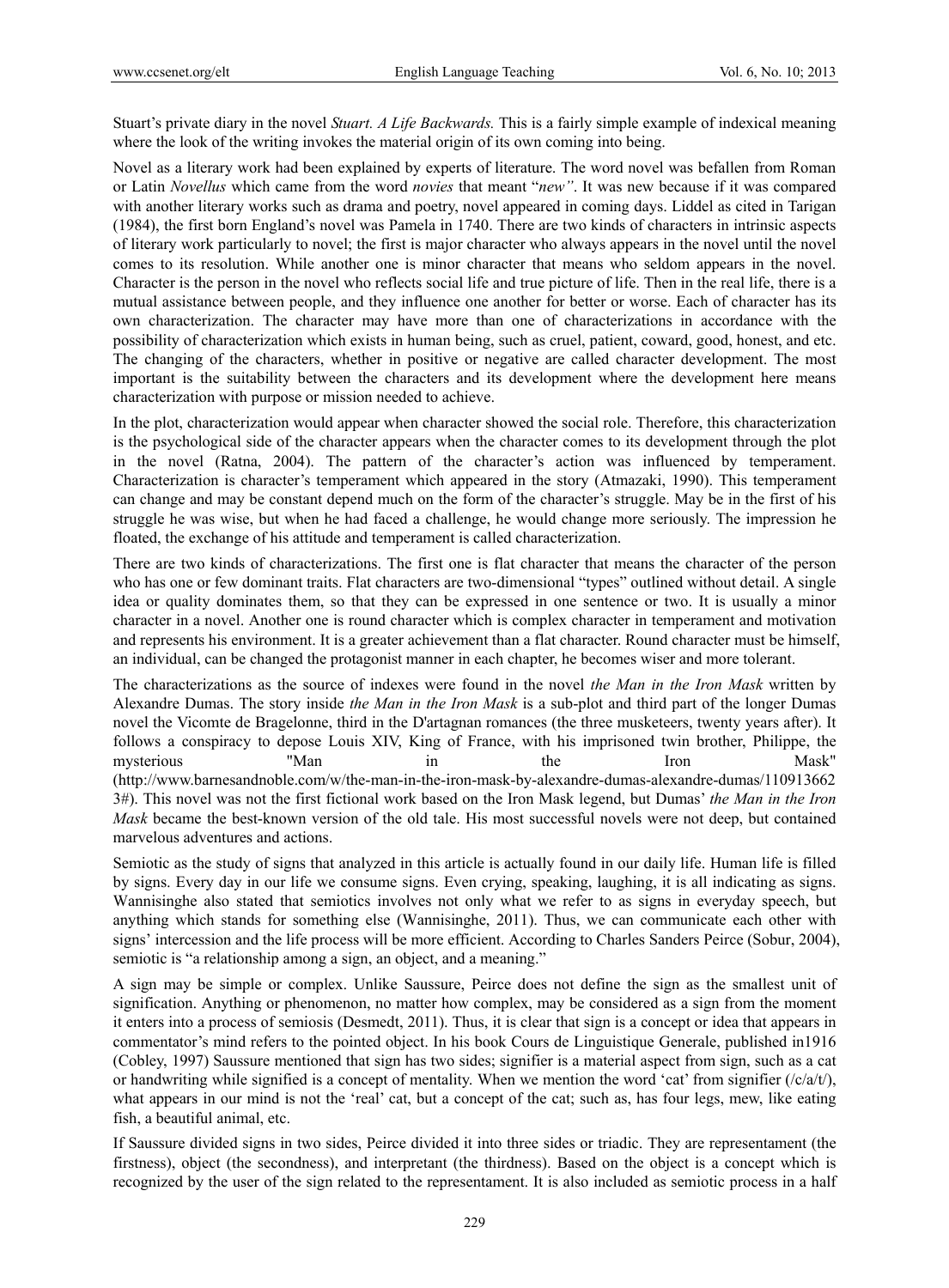way (R-O) (Christomy, 2004). Then, signifier is the sign vehicle while the signified is the meaning. In this theory, things have no place but words acquire meaning as they enter a system of relations (Jegede, 2003).

Thus, signifier and signified cannot be separated and related one another. Object may be 'like' some other representations already held in thought because this new semiotic stimulus seems to conjure up those similar signs (Mackey, 2012). Mackey's statement is in line with Peirce's theory of semiotic that emphasized in signs based on objects.

The relationship between signifier and signified consist of three forms, (Atmazaki, 1990), as follows:

1) Signifier is a description of the direct meaning from signified (icon), such like photo.

2) Signifier is the result (causal relation) from the signifier (index), such as smoke from the fire.

3) Signifier is not the result, the cause or the direct description from signified, but something which related conventionally and arbitrary (symbol).

Based on the two expert's statements above which are different opinion one another, thus this article is intended to Peirce theory. Among representament, object, and interpretant, the most often be analyzed is object. Then among icon, index and symbol, index is sign that mostly analyzed in the literary works, particularly to novel.

As one of Peirce' triadic, index is included in object (referenced) that explains the relation between sign and the object because of causalities relation, such as fire and smoke (Ratna, 2004). Boulton also stated in his online journal that an index signs is a sign where there is a direct link between the sign and the object (Boulton, 2005). The explanations above have explained that the sign, in this case, *smoke* is caused by the fire. Another example like the existence of the wet ground is caused by the rainfall. It is in line with Norgaard statement that the meaning-potential of the index resides in a basically physical and causal relation between the signifier and the signified, as in the archetypical examples of the relation between smoke and fire, and between a footprint and the person who made the footprint (Norgaard, 2009).

Semiotic analysis can also be applied to communication and information representation in contexts of various media (Shitemi, 2009). In literary research by using semiotic approach, index is the most hunted sign to be researched. This index shows the causalities relation in a broader meaning (Sobur, 2004). We can find it in characterization of novel, whether that is major or minor character. For an instance, in the characterization of a policeman, index as a semiotic sign can be searched to proof that the character is a truly police. Performed text integrates the reader's oral text, the author's written text, and the illustrator's visual text. From this view, the narrow conception of text as author's text is thus extended into the sphere of the social on context of the reading event where the text is a display of author's, illustrator's, and performer's cues (Golden, 1990). Based on the related research articles analyzed semiotic in literary works, hence, this article aims to analyze the meaning of index as a sign in semiotics found in characterizations in the novel *the Man in the Iron Mask* by Alexandre Dumas.

## **2. Method**

The method used in this article was descriptive qualitative method. It was focused on characterizations in analyzing indexes of characterizations found in the novel "the Man in the Iron Mask" by Alexandre Dumas. The major characters consisted of eight characters with 16 characterizations while minor characters consisted of five characters with eight characterizations. The characterizations were the representative samples.

#### **3. Results and Discussion**

**The Index Analysis of Characterizations of Major Characters:** The character of Louis XIV has two characterizations. In characterization as King of France found three signs that give index that Louis XIV is the King of France (page 16). Why he is mentioned as the King of France (page 285), because he is a son of Anne of Austria, the queen mother in the monarchy (page 285). Louis XIV was the first child of her. As the first child, he was automatically heir to the throne of France monarchy. The second sign gives index is a crown. A king must and surely has and wears a crown (page 550) as a sign (index) shows that he is the king. It is also a characteristic that the king has. The third sign is sire (page 550). Sire is a calling to pay honor to the king which presented by people around him.

In characterization as the prisoner (page 310) found two signs of index that showed Louis XIV as prisoner. Why he is mentioned as the prisoner, because his name is entered in the prison book under the name of Marchialli (page 309). Marchialli was a given nick name to Philippe when Philippe was imprisoned in Bastille. Thus, when Louis was entered to the prison by Aramis and Porthos, he was called Marchialli and brought to the prison-room where for six long years Philippe had bewailed his fate. The next sign which gives index is he must suffer much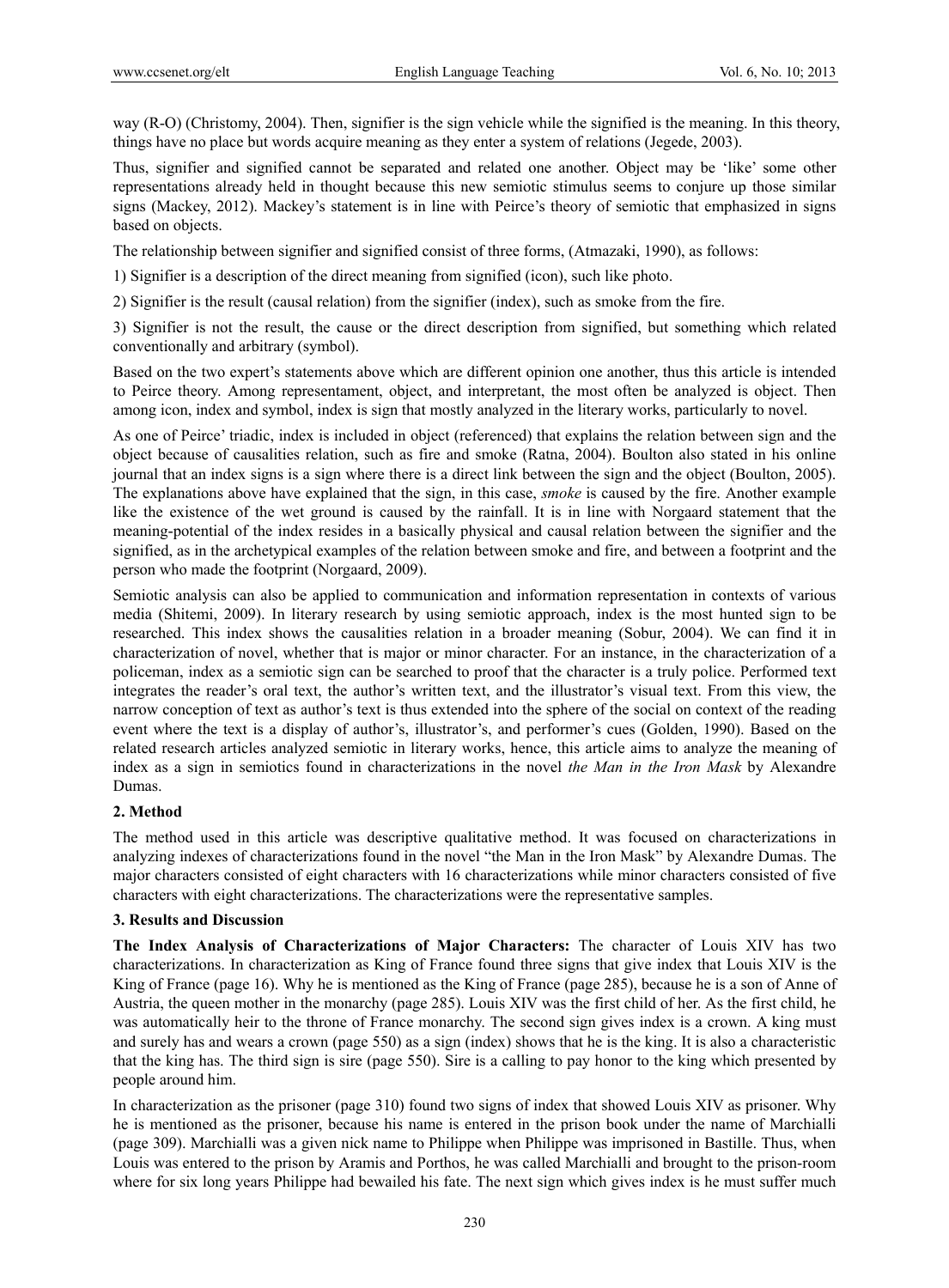hardship in prison, especially when he has drunk so deeply of the cup of pleasure (page 200). We have known that Louis XIV is the king of France.

**The character of Philippe of France has three characterizations:** In characterization as the iron mask found two signs of index. The first index is his face is covered with a mask of iron which is forbidden to remove under the pain of death (page 373). It is caused by his brother's fear about the continuing of the monarchy. He used the mask all the times, and the musketeers ready to kill him if he removed his mask. He ate in mask, slept in mask, and eventually died in mask. The second index is He is conducted by D'Artagnan hither masked (page 415). Wherever he went and whatever he did he would use the mask in order to hide his face that similar with the king's face.

In characterization as the prisoner (page 179) found two signs of index that show the reason why he is called as a prisoner. The first index is he has neither liberty, money, nor interest at his back (page 198). It was caused of his hopelessness and suffering that he had been shut up for long six years in the prison without knowing his mistaken. The second index is he had been shut up in Bastille for ten years (page 238). After his father died and Louis XIV knew about Philippe whom lived in a nobleman house in a far remote place, then he was imprisoned in Bastille where he lived his life in so much suffer and in the dark room while the cruelest of all is he had been obliged to put out his candle.

In characterization as the king's brother (his twin) found two signs of index that show the reasons why he is called as the king's brother. The first one is he is the twin of the king (page 196). He and the king Louis XIV are twins. The twins' father, Louis XIII feared the brothers would grow up to fight over the throne, so he sent the second born baby away to be raised in secret. The second one is he had been given the same noble cast of countenance, the same height and carriage, even the same feature, shape, age, and voice of his brother (page 256 and 343). He and Louis XIV are identical twins. The last one is Aramis called him "Your royal highness", a title for a brother of the king, a prince (page 253). That title is only given to the person whom is known as the prince. It is given as honorable mention to the king's son.

**The character of Aramis has two characterizations:** In characterization as priest (page 180) found two signs of index. The first index is he always presents the gospel (page 177). He also always asks people to pray to God in order they have forgiveness and peaceful from the God. The second index is he gives the benediction for Philippe "God have you in His holy keeping (page 252). It came from his guilty about the suffer that Philippe had got for so long because he was the only musketeer who knew that the king's son were twins and he got nothing to do to save Philippe at the time.

In characterization as the king maker (page 375) found one sign of index that shows the causalities relation why he is said as the king maker. The index is he substitutes the prisoner in the place of the king (page 345). He was the only musketeer who knew about the birth of the twin sons of the late king. He made Philippe to be the king while Louis XIV dethroned and entered to Bastille.

**The character of D'Artagnan has two characterizations:** In characterization as the captain of musketeers (page 172) found three signs of index. The first index is he paid the utmost attention to the military division of the king's households (page 172). It was his duty as the captain of King's musketeers. The second index is he has guards and musketeers of the king (page 285). As the captain of the musketeers he had been given a right by the king to handle all the musketeers and guards. The third index is he has the custom of the chief officers, with his sword and cloak, pistols and horses (page 547).

A loyal defender (page 414) has two signs of index. The first index is he who has served the queen mother so well and faithfully and to whom the crown of France is so much indebted as really to owe everything to him (page 264). It was because he was the only person from the late king's musketeers who stayed beside the king and he had been attached to the king's person for the last thirty years and had given the king thousands proofs of his devotion. The second index is he is as faithful as a dog although he bites occasionally (page 287). He keeps the state secret as the king wants it. But when he disagreed with the king's word he will act against his king.

**The character of Athos has two characterizations:** In characterization as Raoul's father (page 388) found one sign of index. The index is his son's name is Raoul de Bragelonne (page 378). Raoul was the only son of him whom he loved so tenderly and they always live together.

In the most honorable man in France (page 360) found two signs of index. The first index is he is the most worthy gentleman in the kingdom (page 398). All people in the kingdom regarded him as a good nobleman. The second index is the king himself without ever having asked any favors in return. He has never wronged anyone in the world, and the kings have been under obligations to him (page 129). He should have had the happiness of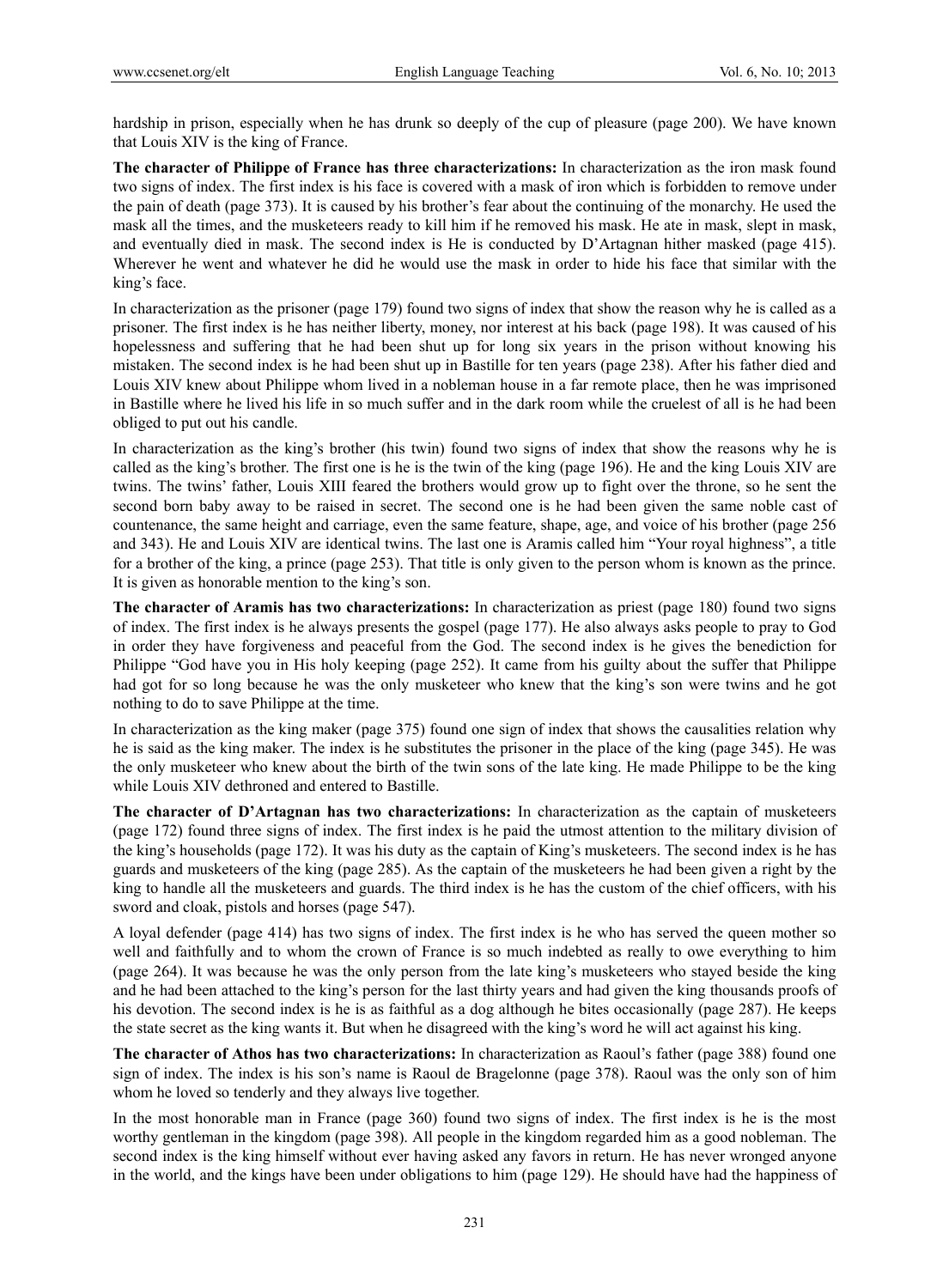dying for the royal house of France as the proof of his high loyalty. But finally he got the bad attitude from the king, when the king took his son's fiancée, Louise de la Valliere. He begged the king to free Louise but the king refused it. So he lost his belief to his king.

**The character of Porthos has one characterization:** In the giant (page 304) found two signs of index. The indexes show us the causalities relation between the sign itself (index) with the referenced object (characterizations). The first index is he is a big man (page 305). Among the three musketeers, he was the biggest in his body. His body in the size of Godzilla's and he has the huge hand. The second index is he is too heavy (page 511). Because of the size of his body that big as Godzilla, therefore if he treads so heavily, he will break in the flooring.

**The character of Raoul de Bragelonne has two characterizations:** In characterization as a broken man (page 427) found two signs of index. The first index is his love is stronger than his will; he has no strength left to combat it (page 389). He loved so much his fiancée, Louise, which his heart was dead without her. He has lost his faith in everything; life is a blank for him and he thought that he has nothing anymore to live for. The second index is he was so far carried away by his lust for fighting (page 584). When he followed monsieur de Beaufort to war, he had one aim that he wanted to express his wound through fighting his enemy in the war. The wound of his was from Louise's infidelity.

In soldier (page 377) found one sign of index that can show us the causalities relation between the referenced object (characterization) and the sign (index). The index is he wore the white and blue uniform of the soldiers of the Picardy regiment, with long spikes and blue staves also with the muskets with the fleurde-lis branded on the stock (page 576). All of that were the characteristics of a soldier who would go to war. Each class or regiment of the soldiers had different uniform.

**The character of Louise de La Valliere has two characterizations:** In characterization as mistress of the king (page 137) found two signs of index. The first index is she is the king's lover (page 293). The king had proclaimed her as his mistress, the heavier would become the coronet of shame which she wore on her head in place of a crown even the king would never marry her. The second index is she has been a favorite of the king (page 393). The king himself had no doubt of her affection and that Louise loved him so passionately until the entire world knew it.

In Raoul's fiancée found two signs of index that show us the causalities relation between the sign itself ( index) and the referenced object ( characterization). The first index is she was engaged to Raoul (page 89). They were a happy couple and they would marry after Raoul finished his duty as a young musketeer. The second index is Raoul was desirous of contracting a marriage with her (page 125). Raoul loved her more than his soul. He cannot live without Louise and he wanted to make her his. But then the king fell in love with her, so she forgot all about her vows to Raoul and turned her face to the king.

**The Index Analysis of Characterizations of Minor Characters:** The character of Anne of Austria has two characterizations. In the characterization as the queen mother (page 190) found one sign of index. The index is she is the mother of the present king of France, Louis XIV (page 358). She was the mother of the king whom rules the monarchy of France in the present moment after the death of his husband King Louis XIII.

In the guilty mother found one sign of index. The index is she has been guilty of a crime in making a wicked distinction between those whom nature has made so much alike (page 200). This feeling came to her after she had allowed the second born child (Philippe) to vegetate far removed from his surroundings, she deserved to be stigmatized as a heartless mother.

**The character of Madame de Chevreuse has one characterization:** In her characterization as old friend to the queen mother (page 452) can be found two signs which give indexes that she comes to her characterization. The first index is the queen mother has long since ceased to be her friend, but the queen mother might easily renew their friendship if opportunity were afforded her for doing so (page 21). She used to call the queen mother as her little sister in the days gone by and that she was the only person beside Her majesty, to whom the secret was known. The second index is she always regarded the queen mother with the tenders' affection (page 21). No one had ever loved the queen mother so well, and served her as faithfully as Madame de Chevreuse. That indexes show the causalities relation with her characterization.

**The character of Nicholas Fouquet has three characterizations:** In characterizations as finance minister of France (page 270) found two signs of index. The first index is he handled the public money (page 60). He must pay full attention to the circulation of the money that circulating around the kingdom. It was his duty as the finance minister of France. The second index is he renders an account of his stewardship to the state and the king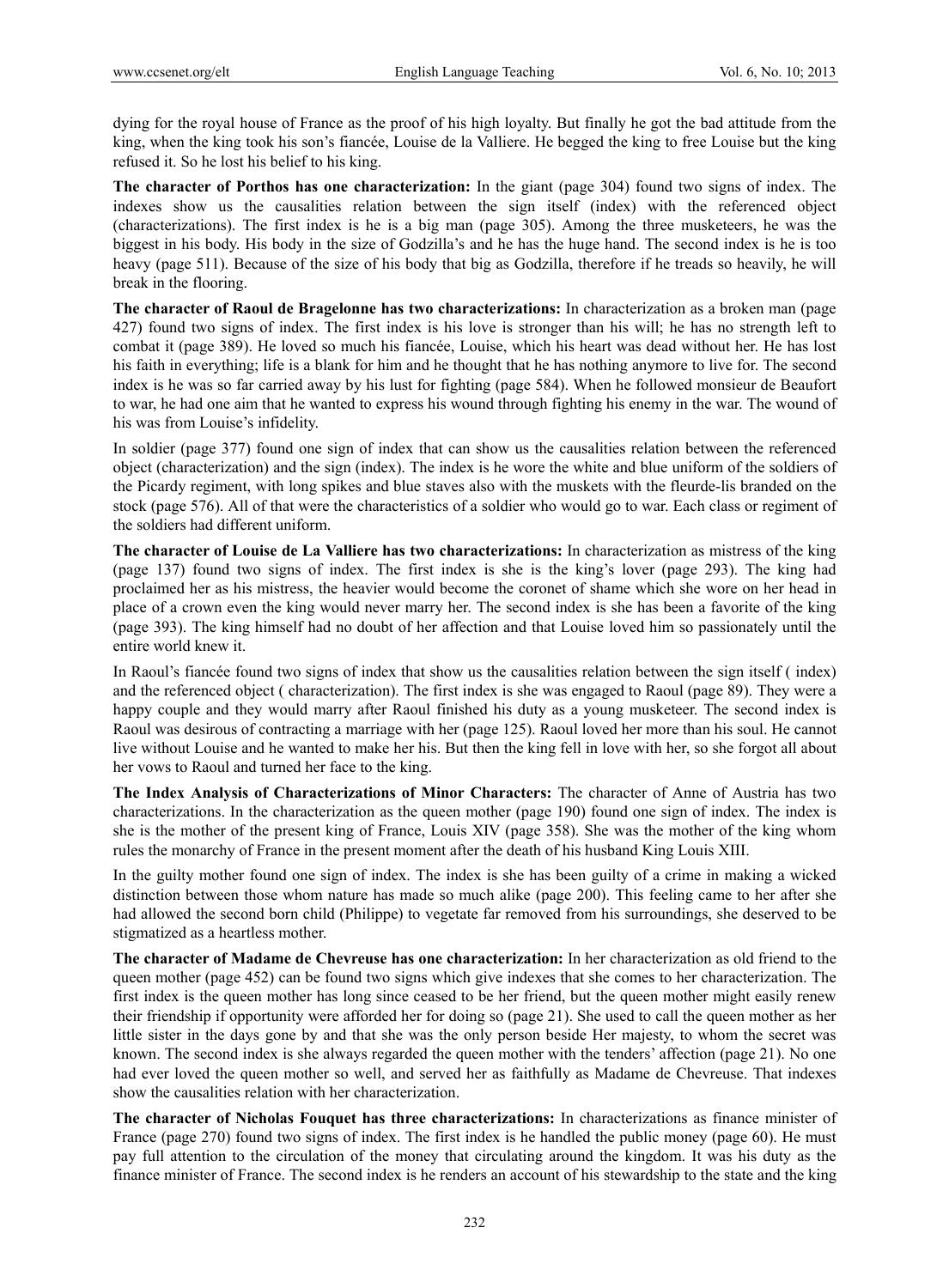(page 72). The money which he held was not only for the king himself but also for all of the people in the kingdom and the goodness of the kingdom.

In Traitor (page 294) found two signs of index. The first index is he has stolen money from the king (page 293). He accounted for the expenditure of something like thirteen million. The second index is he tried to make love to La Vallliere, mistress of the king (page 317). Even he had been old but he still wanted to take a young beautiful as his mistress and had even dared to attempt to take the king's mistress, Louise de la Valliere.

In the owner of the Chateau-of Vaux-le-Vicomte (page 316), it is found three signs of indexes. The first index is it was built by Fouquet (page 267). He built it for making it as the rest house and squandered millions upon the erection of the palace. The second index is he is the master of the house (page 318). The house was belonging to him. He built that lovely palace until his last penny. The third index is he gives his undivided attention to the preparations for the splendid fete at Vaux, which one day be spoken of as being, the most magnificent incident in his career (page 73). It was quite right that this Fouquet's lovely palace had inspired King Louis XIV to build Versailles, the spectacular French palace of Versailles. It was one of reasons Louis XIV is so well remembered today.

**The character of Marie Theresse has only one characterization:** It gives two indexes that she is the Queen (page 276). The first index is she is called her majesty (page 596). Her majesty is an honorable mention or calling to the wife of the king where the king's honorable mention is his majesty. The second index she is the wife of the king Louis XIV (page 596). We have known that the king's wife will be said as the queen. That is why she is called the queen because she is the wife of the king.

**The character of Henrietta d' Orleans has one characterization:** In King's sister in law (page 121) found one sign of index. The index is her husband is a brother of the king (page 263). He married with king Louis XIV's brother and the king himself usually called her "sister". In Princess (page 603) found two signs of index. The first index is her brother is King II of England (page 601). Actually she was a princess of England but then she married with brother of King of France, so she stayed in France. The second index is she is called "Your Royal Highness" (page 87). As what has been said before that "your royal highness" is honorable mention for the child of the king, whether it is prince or princess.

## **4. Conclusion**

The index analysis of characterization found in the novel *the Man in the Iron Mask* by Alexandre Dumas can show us the signs and the referenced objects which have causalities relation ( in the more comprehensive meaning). In other words, signs which give index that the characters suitable with his or her characterizations were found. Characterization is the psychological side of the character which appears when the character comes to its development. In the novel *the Man in the iron Mask* by Alexandre Dumas can be found 108 characterizations, where 79 characterizations taken from eight major characters and 29 characterizations taken from 14 minor characters. Then, 44 of 108 characterizations from major (16 characterizations from eight characters) and minor characters (eight characterizations from five characters) are regarded as the representative in this study. Since semiotics is the study of signs and novel is a literary work, it is expected that English literature lecturers and students could enrich knowledge of analyzing literary works through semiotic analysis.

## **Acknowledgements**

With such an endless sincere thank, this article is dedicated to my beloved parents. I am grateful to Dra. Hj. A. Rukayah A.Yahya, M. Pd for her comments, discussion and suggestions. Needless to say, responsibility for this version lies with me.

## **References**

Atmazaki. (1990)*. Ilmu Sastra Teori danTerapan.* Padang: Angkasa Raya.

- Boulton, M. (2005). Icons, Symbols and a Semiotic Web. Retrieved May 22, 2013, from http://www.markboulton.co.uk/journal/icons-symbols-and-a-semiotic-web
- Christomy, T., & Untung, Y. (2004). Semiotika Budaya. Depok. Pusat Penelitian Kemasyarakatan dan Budaya. Direktorat Riset dan Pengabdian Masyarakat Universitas Indonesia.

Cobley, P., & Litza, J. (1997). *Semiotics for Beginner.* United Kingdom: Cambridge, Icon Books Ltd.

Desmedt, N. E. (2011). Peirce's Semiotics/Signo Online. Retrieved May 22, 2013, from http://www.signosemio.com/peirce/semiotics.asp

Golden, J. M., & Gerber, A. (1990). A Semiotic Perspective of Text: The Picture Story Book Event. *Journal of*